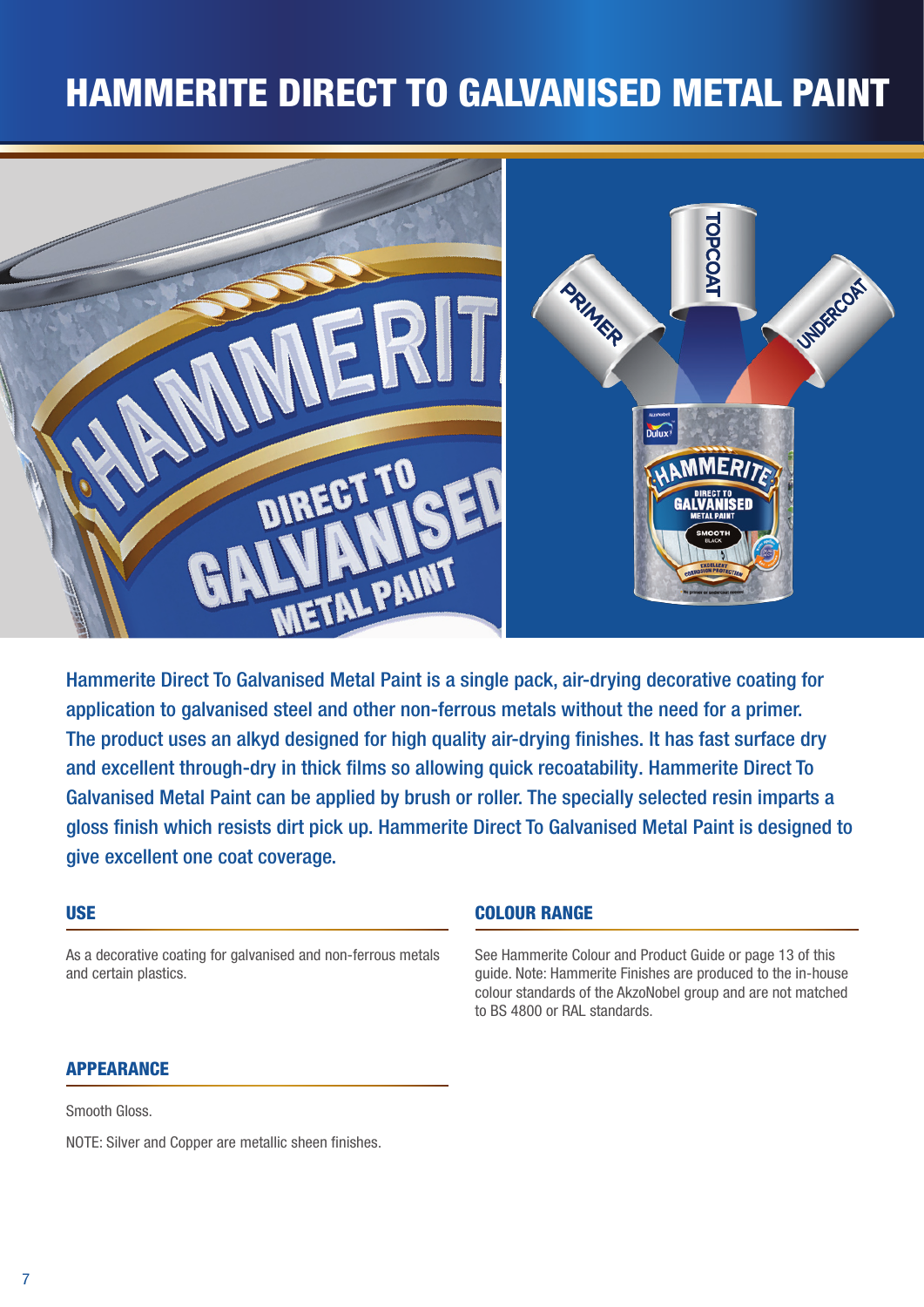## SURFACE PREPARATION

#### WEATHERED GALVANISED STEEL

- New galvanised steel ideally should be weathered until dull before application of Hammerite Direct To Galvanised Metal Paint (this is true of both spangled and non-spangled galvanised steel)
- Abrade giving a key to subsequent coatings. This is essential to remove any pre-treatment factory finish (chromate pre-treatment). Abrasion should be with coarse sandpaper rather than fine to ensure removal of this coating
- Degrease with Hammerite Brush Cleaner & Thinners or diluted detergent (preferred option) both for removal of surface contaminants and soluble salts
- Rinse with clean water
- Allow to drv

#### NEW BARE GALVANISED STEEL

- To ensure maximum adhesion on aluminum and nonferrous metals, surfaces should be weathered until dull before applying Hammerite Direct to Galvanised Metal Paint. Alternatively, use Hammerite Special Metals Primer\* to ensure maximum adhesion on new surfaces
- Wash down thoroughly with Hammerite Brush Cleaner & Thinners or diluted detergent (preferred option) both for removal of surface contaminants and soluble salts
- Rinse with clean water
- Allow to dry
- Apply a phosphoric acid etch primer (mordant solution) to convert the galvanised steel zinc surface before application of Hammerite Direct To Galvanised Metal Paint

#### PAINTED METAL SURFACES

- Abrade the painted surface to remove contaminants/gloss
- Wash down thoroughly with Hammerite Brush Cleaner & Thinners or diluted detergent (preferred option) both for removal of surface contaminants and soluble salts
- Rinse with clean water
- Allow to dry
- Test for compatibility with existing paint by painting a small test area first. Any compatibility problems will be evident within the first hour after application

#### RUSTED METAL SURFACES

- For rusty steel or iron: Hammerite Direct To Galvanised Metal Paint is not suitable for ferrous metal. Use Hammerite Direct To Rust Metal Paint
- For light white rust on galvanised steel (light powdery deposit): Wipe clean with a paint brush, abrade, and degrease as mentioned previously
- For moderate white rust on galvanised steel (darkening and apparent etching of the surface): Brush affected area using

a wire brush to remove white corrosion, then use a cloth which has been wet with a standard aluminium paint to wipe a thin film onto the affected area. Then abrade and degrease as above

**METAL PAINT SPECIALIST** 

#### BARE ALUMINIUM, COPPER & BRASS

• To ensure maximum adhesion on aluminum and nonferrous metals, surfaces should be weathered until dull before applying Hammerite Direct to Galvanised Metal Paint. Alternatively, use Hammerite Special Metals Primer\* to ensure maximum adhesion on new surfaces

Note: In many areas (industrial and coastal districts in particular) soluble salts may contaminate the substrate. It is essential to scrub and rinse repeatedly with diluted detergent and rinse with clean water to remove this contamination.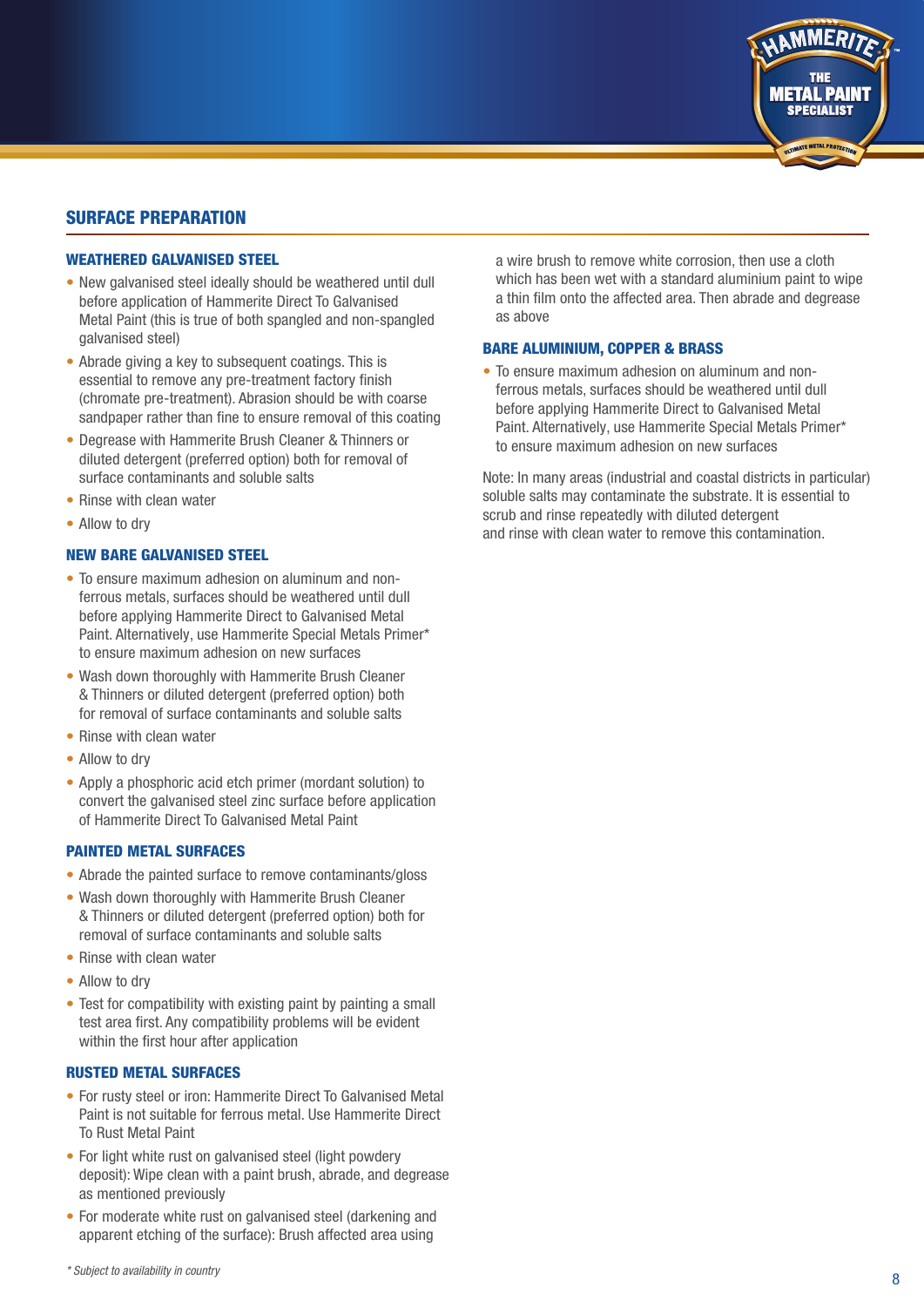## RECOMMENDED FILM THICKNESS

- Minimum 125 microns wet
- Minimum 50 microns dry

One coat will normally be sufficient although additional coats may be required when applying over contrasting colours.

## COVERING CAPACITY

Up to 8 m<sup>2</sup>/L for one coat at recommended dry film thickness (brushing).

## APPLICATION CONDITIONS

Only one coat is usually required. However when applying over a contrasting colour a second coat may be needed. Leave at least 6 hours between coats.

- Application temperature: 10-35°C (50-95°F) Actual drying times might vary depending on applied layer thickness and weather conditions owing to environment temperature and humidity.
- Maximum relative humidity: 85%

## APPLICATION METHODS

#### BRUSH - Suitable for small areas.

- Stir before use
- One coat will normally be sufficient but additional coats may be required when applying over contrasting colours
- Ensure edges and corners are adequately coated

#### ROLLER - Suitable for larger, flat areas.

- Hammerite Direct To Galvanised Metal Paint is designed to be ready for use
- The edges should be brushed in first and the remaining areas quickly filled in with the roller
- For best results apply liberally using short, quick strokes

## DRYING TIME

- Touch / Surface Dry: 4 hours
- Recoat: 6 hours

NOTE: Times may change depending on weather conditions.

#### CLEANING EQUIPMENT

Use Hammerite Brush Cleaner & Thinners.

## SHELF LIFE AND STORAGE CONDITIONS

#### **Tins**

Minimum two years at 21°C (70°F) stored in original, unopened container. Hammerite Direct To Galvanised Metal Paint should be stored in a dry, well-ventilated area. Protect from extreme temperatures and strong sunlight.

#### For safe disposal

Remove as much product as possible from brushes, rollers and equipment before washing. Some local authorities have special facilities for disposing of waste products. Do not empty into drains and watercourses.

#### IMPACT RESISTANCE

Excellent impact resistance. Passes 15cm (face) ASTM2794, falling ball 1 kg at 7 days at 100 microns dry film thickness.

## ADHESION

Galvanised steel provides a difficult surface on which to achieve good adhesion. Good surface preparation will prevent most types of potential adhesion failure. The table opposite may be used as a guide to the causes of adhesion failure and the solutions to rectify these.

#### CHEMICAL RESISTANCE

Resists splashing by dilute acids/alkalis, petrol and diesel when fully cured.

#### TEMPERATURE RESISTANCE

#### Limits:

Minus 20°C (-4°F) to 150°C (300°F) maximum intermittent when fully cured.

Continuous 80°C (180°F) when fully cured.

NOTE: Colours may fade after prolonged exposure at temperatures exceeding 50°C (120°F).

#### UV RESISTANCE

Hammerite Direct To Galvanised Metal Paint will resist the effects of UV damage. The longevity of the film however could be reduced in hot climates or south-facing aspects where the extremes of UV and temperature are present.

NOTE: All decorative alkyd based paints will fade or chalk when exposed to heat and UV radiation.